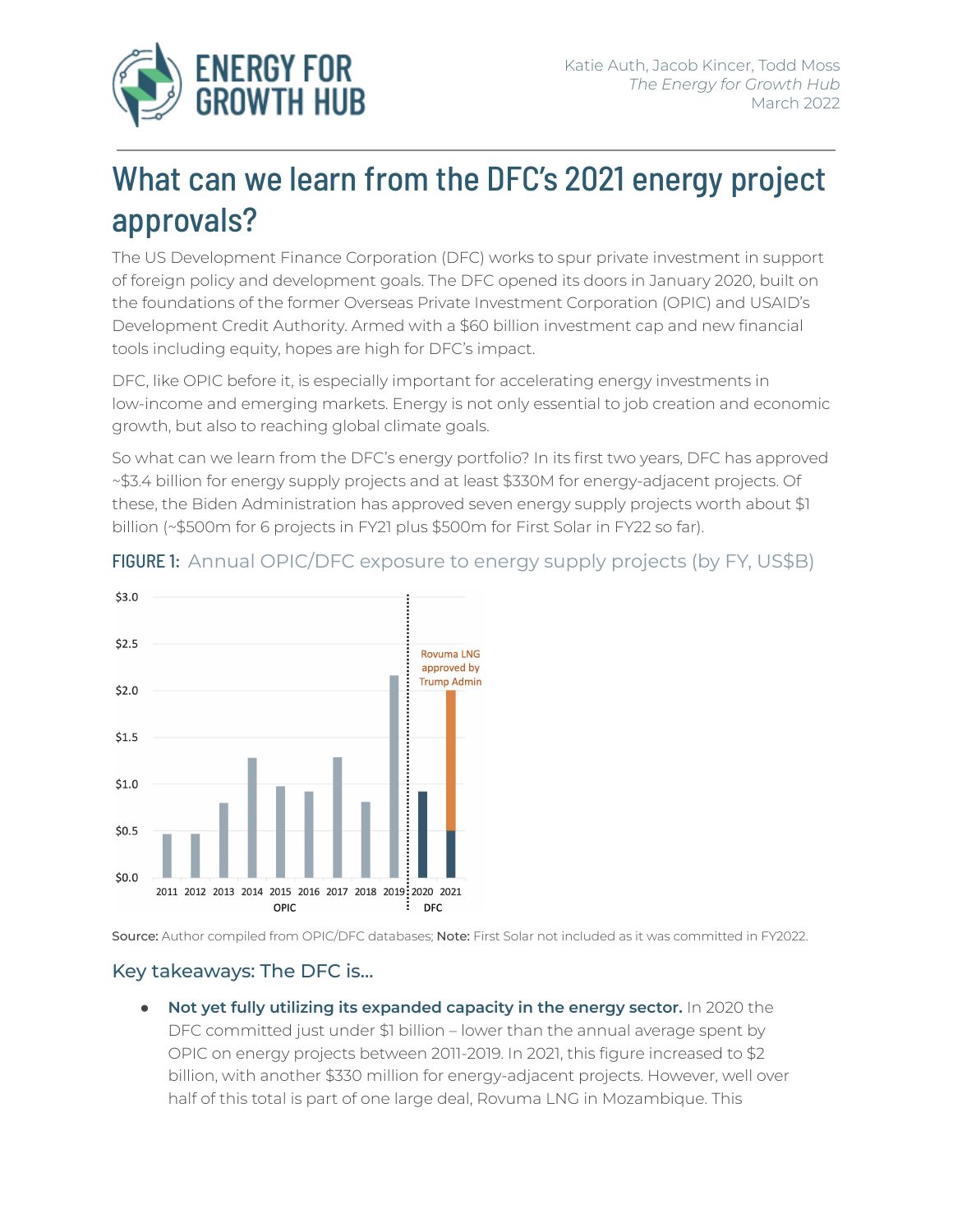project is currently on hold due to serious security issues in Cabo Delgado and its future is highly uncertain. Without Rovuma, over its first two years DFC would be committing slightly *less* than OPIC did on average over the last decade, despite new authorities and greater financing capacity.

- **Investing in a wide range of technologies and parts of the value chain.** Funding included off-grid and commercial-scale solar, biomass energy production, a natural gas-fired power plant, a gas processing facility, and an investment in the solar supply chain. Energy-adjacent projects included a lighting efficiency and smart city program, as well as loans to institutions that support energy access.
- **Providing flexibility for fossil fuel projects in low-income countries (for now).** Sierra Leone and Mozambique, both among the world's poorest nations, received financing for fossil fuel power projects over DFC's first two years (while the Rovuma megaproject is for export, DFC also [approved](https://www.energyforgrowth.org/blog/how-the-dfcs-new-energy-investments-in-mozambique-show-the-agencys-balanced-approach/) financing for a related 420MW downstream gas plant to provide power to Mozambicans). In 2021, the Biden Administration approved both a natural gas power plant in Sierra Leone and the expansion of a gas processing plant in Kurdistan, Iraq. These projects originated well before the administration took office, so it's not yet clear whether they reflect how DFC will approach such projects in the future. But they signal alignment with the Administration's stated policy to remain open to supporting high-impact carbon-intensive projects in IDA-eligible and vulnerable countries.
- **● Geographically diversified.** The DFC approved investments supporting the development of the private off-grid industry in fairly mature markets (e.g. Kenya, Nigeria, Uganda), critical infrastructure in energy-deficient Sierra Leone, and the diversification of the solar supply chain away from China with its support for solar manufacturing in India. The DFC also used its new equity instrument in Costa Rica and supported an upstream energy project in the Kurdistan region of Iraq. One of the energy-adjacent projects is for security and public lighting in Rio de Janeiro.

**Cautious early conclusions:** Any analysis of DFC's energy portfolio must recognize that energy projects are both rare and often large, so year-on-year comparisons provide a limited scope. Considering the first year of an Administration also warrants caution since energy projects have long project development times, so early approvals may not reflect policy shifts or new priorities of the incoming team. Even if the Rovuma LNG project proceeds, DFC energy financing hasn't yet met expectations given significantly expanded authorities. DFC will need to prioritize cooperation with other agencies and partner DFIs to build out a robust energy project pipeline. We'll keep watching.